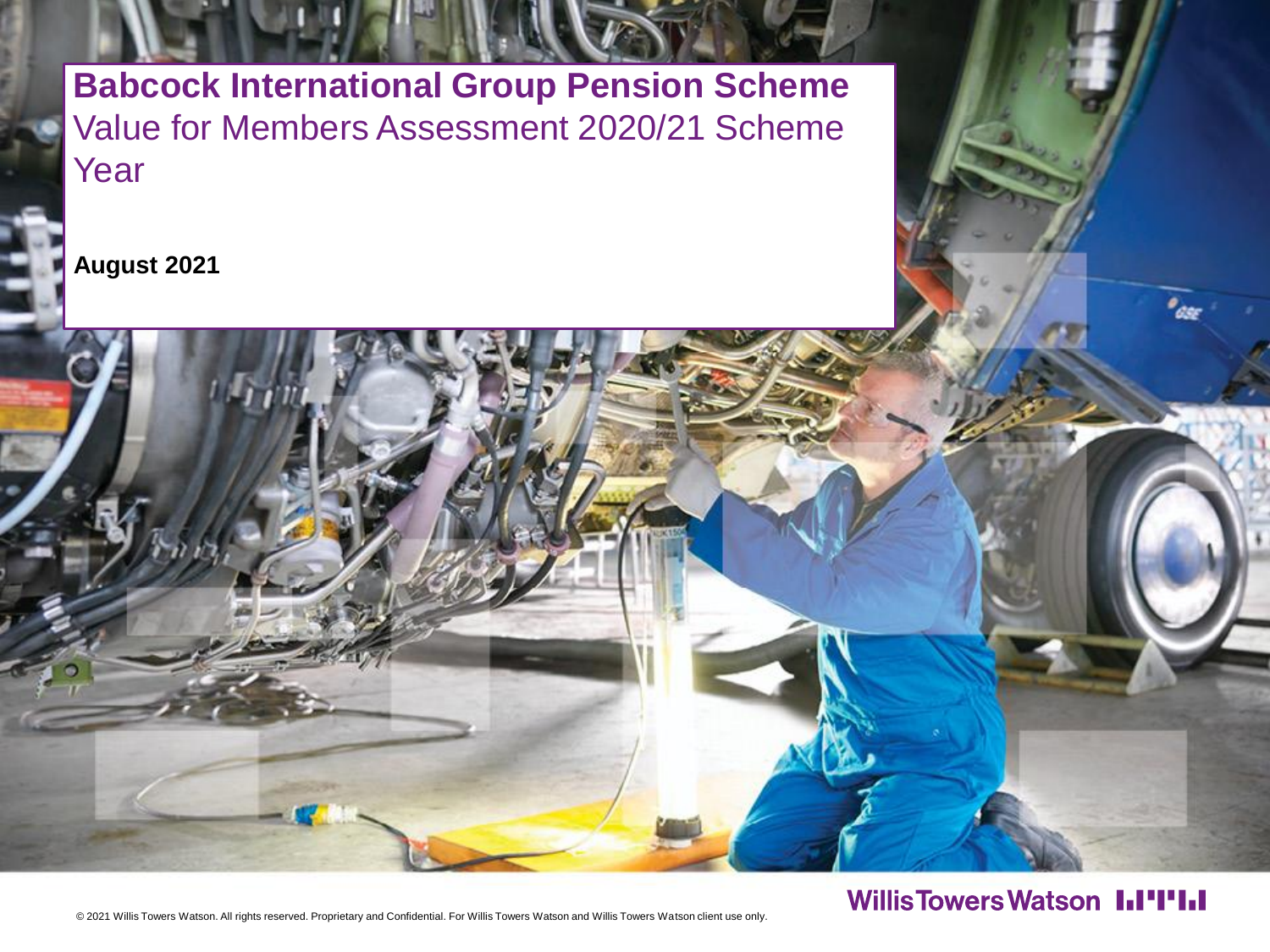## **Limitations**

Towers Watson Limited (Willis Towers Watson) ("we/our/us") has prepared this document for the Trustee of the Babcock International Group Pension Scheme (the "Trustee" of the "Scheme") to assist in the governance and oversight of the monitoring of the DC Section that forms part of the Scheme.

In preparing this report we may have relied upon data supplied to us by third parties. While reasonable care has been taken to gauge the reliability of this data, we are unable to guarantee the accuracy or completeness of that data, and we cannot therefore be held liable in this regard, including as to the misrepresentation of data by third parties involved.

Our opinions and ratings on providers are not intended to imply, nor should be interpreted as conveying, any form of guarantee or assurance by us of the future performance of the fund provider in question, either favourable or unfavourable.

Some general limitation on reliance should be noted:

- **past performance should not be taken as representing any particular guide to future performance**
- the value of investments can go down as well as up, and an investor might not receive back as much as they originally invest.

This document is provided to the Trustee solely for their use, for the purpose indicated. It is based on data/information available to us at the date of the report and takes no account of subsequent developments after that date.

This report may not be modified or disclosed by the Trustee to any other party without our prior written permission except as required by law. In the absence of our express written agreement to the contrary, we accept no responsibility for any consequences arising from any third party relying on this report or the opinions we have expressed. This report is not intended by us to form a basis of any decision by a third party to do or omit to do anything.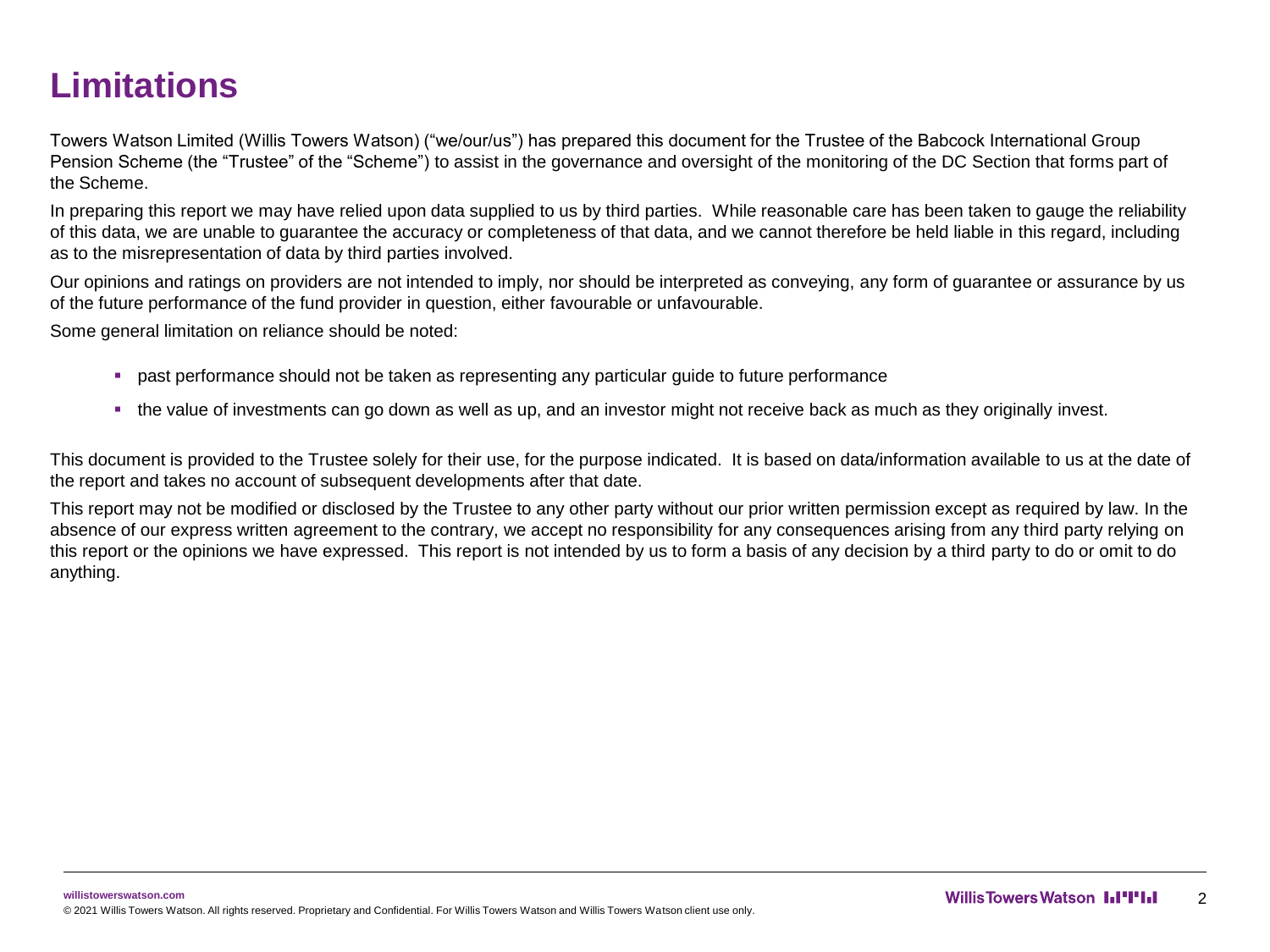### **Contents**

|                                             | Page |
|---------------------------------------------|------|
| <b>Executive summary</b>                    | 4    |
| Assessment of elements that influence value |      |
| Conclusion and next steps                   | 11   |
| Appendix - Value for members - Charges      | 12   |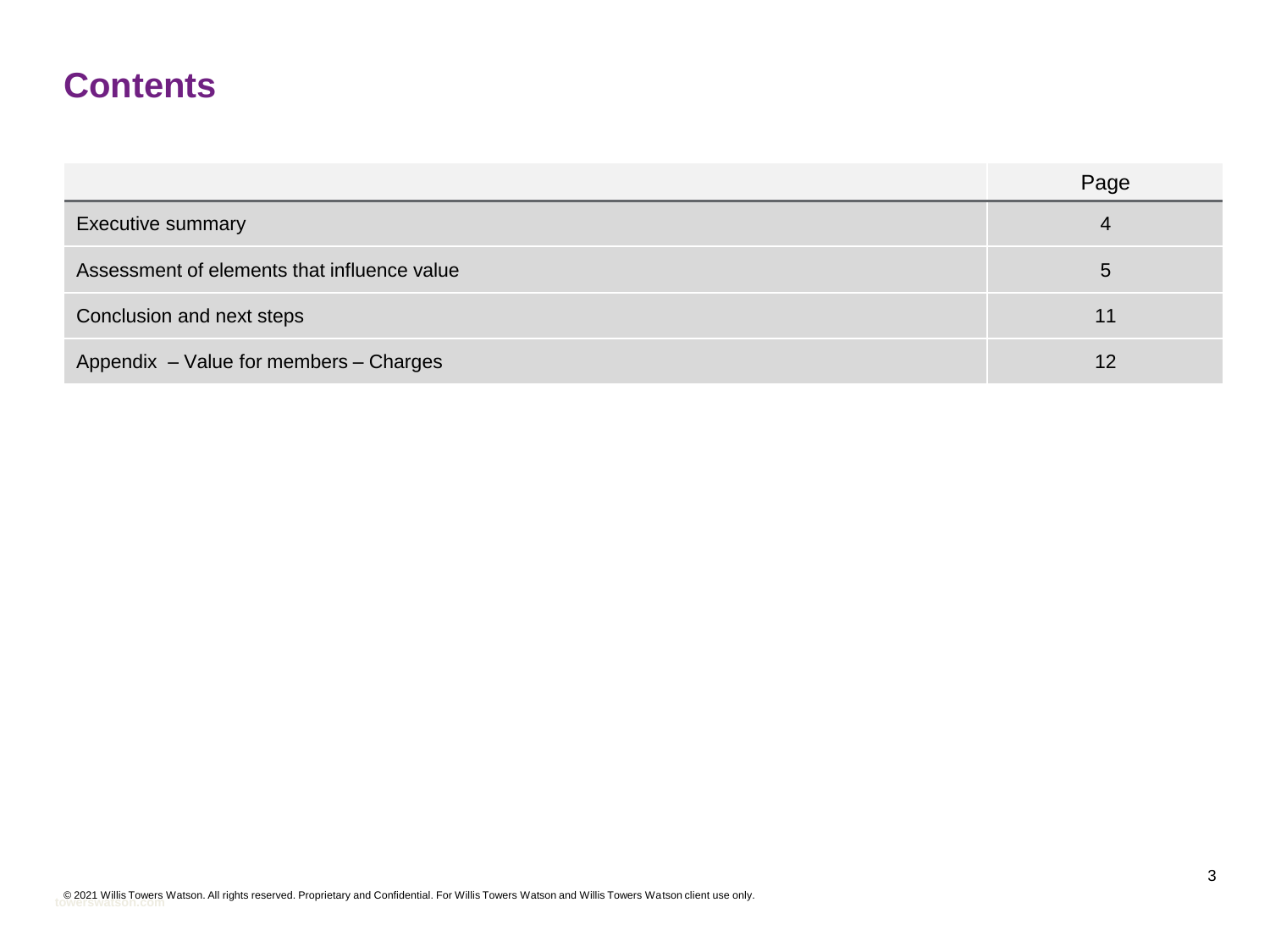### **Executive summary**

**Value for members ('VfM')** We believe that the combined value provided to members by the DC Section's governance and management, administration, investment and communication services and features offers **good to excellent value for members** when compared with the overall level of charges met by members. The DC Section provides good quality services that are expected to meet the specific needs of the DC Section membership.

> Scheme Governance and Management continues to offer **Excellent Value** due to a dedicated DC Committee responsible for the monitoring and oversight of the DC Section and its associated practices including a solid governance framework, well maintained risk register, with additional support from the Group Pensions Department and external professional advisers as required.

> Communications also continues to offer **Excellent Value** reflecting the additional engagement opportunities available to members via OneDay.

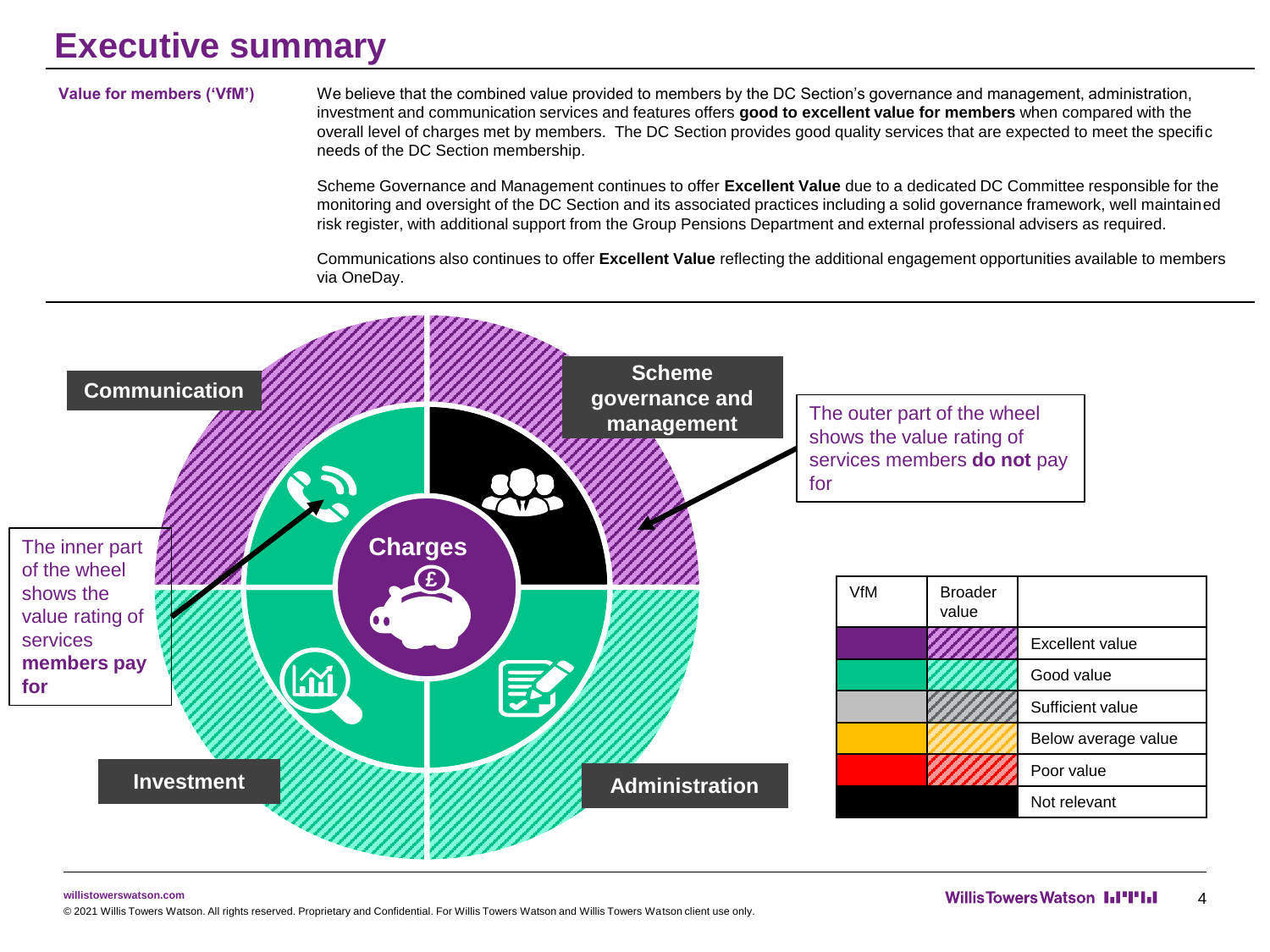### **Assessment of elements that influence value**

The Pensions Regulator has recommended that, in order to assess the value members receive, trustees need to consider three aspects:

- **1. Identify what members pay for**  Identify those services and features that fall under the legal value for members requirements, and which are elements of broader value.
- **2. Need** The Trustee must consider the need for the service from members. This covers both the appropriateness of a service for the membership, as well as the actual and perceived value members gain.
- **3. Performance** The Trustee must consider the quality of the service to meet the need. This should look at the current service provided, the performance of the service provider and how well this meets the needs of the membership.

Throughout the assessment we look to document the Trustee's views on the need and the performance under the key areas of scheme governance and management, administration, investment and communications and relate these back to the Scheme charges – which are paid by members. We also look to reference the supporting evidence used to form and support the assessment.

| Value for members core areas        |
|-------------------------------------|
| Charges                             |
|                                     |
| Scheme governance and<br>management |
|                                     |
| Investment                          |
|                                     |
| Administration                      |
|                                     |
| Communications                      |
|                                     |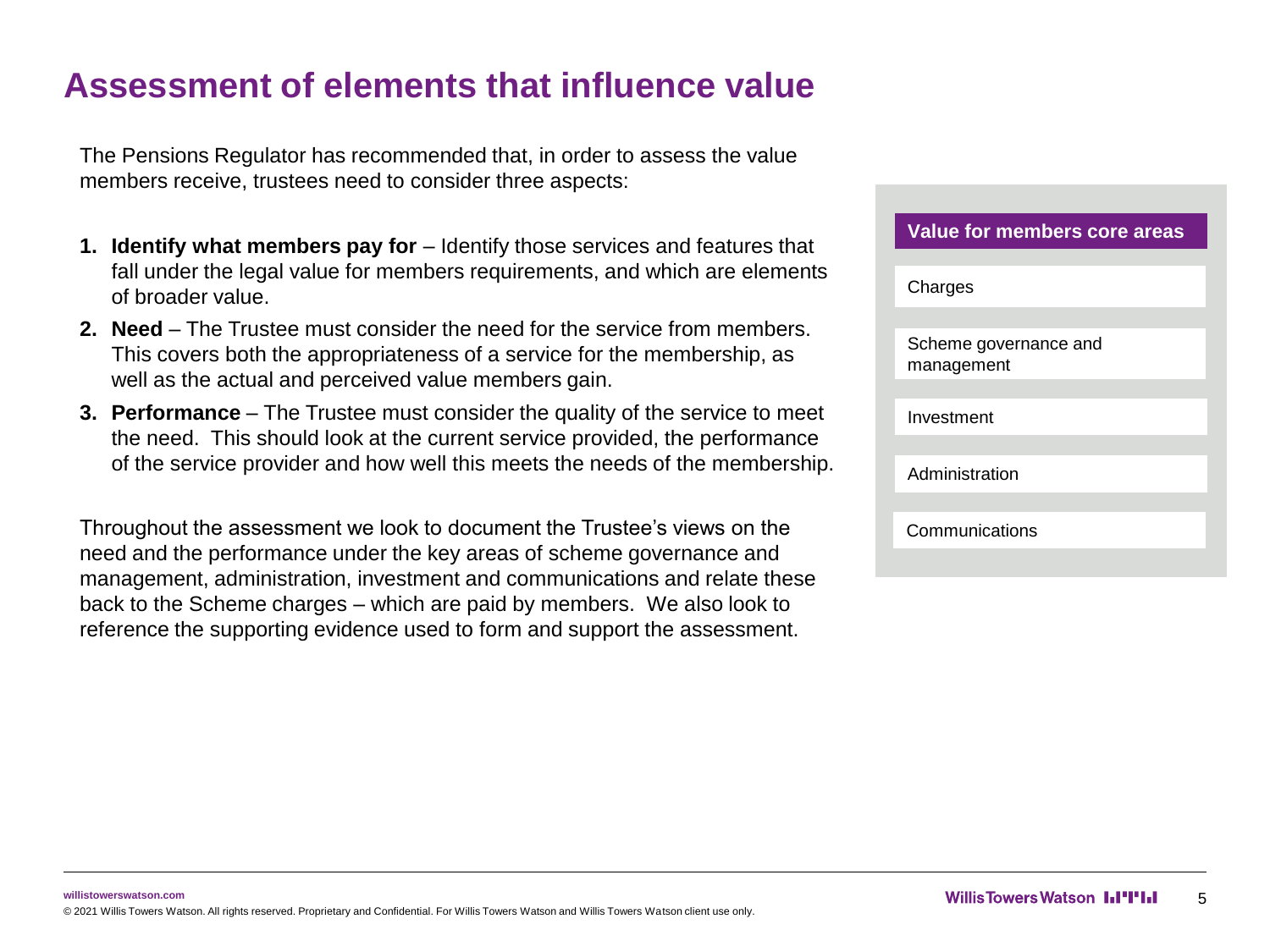### **Value for members – Charges and transaction costs**

| <b>Scheme management</b><br>charges | The competitive AMCs are due to the Trustee using the DC Section's profile and notable assets under management to<br>negotiate significant cost savings on the fund charges for members. During 2019 and 2020 Aviva offered further<br>reductions in the fund charges once Scheme assets reach certain 'trigger points'<br>• The TERs for the funds available to members range from 0.22% to 0.52% and are competitive compared with other<br>comparative DC arrangements.<br>The TER for the growth phase of the default investment option (global equity) is 0.25% which is significantly below the<br>charge cap $(0.75%)$ .                                                                                                                                                                                                                                                                                                                                                                                                                                                                                                                                                                               |
|-------------------------------------|---------------------------------------------------------------------------------------------------------------------------------------------------------------------------------------------------------------------------------------------------------------------------------------------------------------------------------------------------------------------------------------------------------------------------------------------------------------------------------------------------------------------------------------------------------------------------------------------------------------------------------------------------------------------------------------------------------------------------------------------------------------------------------------------------------------------------------------------------------------------------------------------------------------------------------------------------------------------------------------------------------------------------------------------------------------------------------------------------------------------------------------------------------------------------------------------------------------|
| <b>Transaction costs</b>            | • Transaction costs are those incurred by fund managers as result of buying, selling, lending or borrowing investments.<br>• We have set out the transaction cost information provided by Aviva on the following slide<br>The transaction costs range from 0.00% to 0.0895% over the course of the Scheme year<br>The FCA has stipulated that a calculation methodology called 'slippage cost' should be used for transaction costs. This<br>a.<br>calculates the difference between the expected price of trading a fund's underlying investment (e.g. company shares or<br>bonds) at the time the order is raised by the fund manager and the price at which the trade is actually executed on the<br>relevant market.<br>One consequence of this calculation method is that, rather than generating a cost, it can result in a profit (also known<br>and the<br>as a 'negative cost'). This can happen, for example, when the actual price paid in buying an investment is lower than<br>the expected price.<br>Please refer to the Appendix which show the DC Section charges in absolute and relative terms. We conclude that, in<br>a.<br>isolation, the charges represent Excellent value for members. |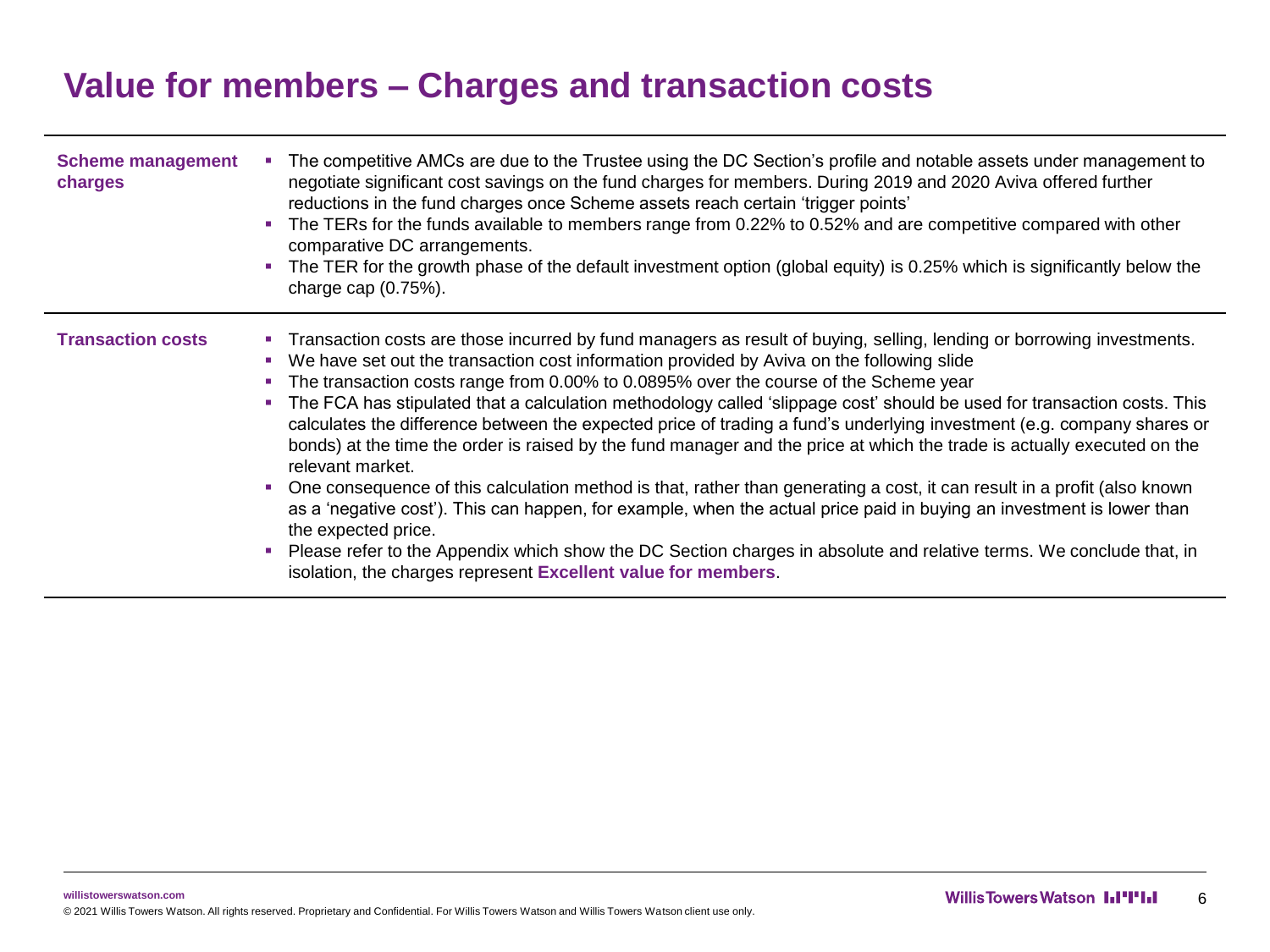**Scheme governance and management**

Members do not meet or contribute towards to cost of the governance and management of the DC Section. We have, therefore, assessed this area in the broader context and have excluded it from the our formal assessment of value for members.

#### **Need**

It is evident that a well run pension plan, delivering good member services and outcomes can only be achieved through the maintenance of a strong governance and management framework. This need is a cornerstone of the Pension Regulator's own beliefs.

#### **Performance**

- We believe that the oversight and management by the Trustee adds material value to members. The Trustee oversight of the DC Section includes:
	- A dedicated 'DC Committee' comprising of Trustee Directors is responsible for the monitoring and oversight of the DC Section.
	- **The DC Committee operates a governance framework to co-ordinate and help manage its oversight and risk** management activities on a regular basis.
	- A risk register is maintained and reviewed regularly.
	- Where appropriate, the DC Committee utilises services of Group Pensions Department and external professional advisers to support its activities.
	- Identifying areas where further communication may be required to assist members with manging their pension arrangements and understanding the risks.
	- **Efficient and productive relationship between the Trustee and the Company**
	- Regular catch-up meetings with senior personnel within Aviva to ensure 'Scheme voice' is heard

Although the cost of scheme governance and management is not met by members, and so falls outside of the legal definition, we believe that the Trustee provides excellent value to members in the areas listed above. We further note that the Trustee has been able to continue to perform its duties and meet its obligations to the same high standard throughout the Covid-19 pandemic

### **Rating**

We conclude that under the key area of scheme governance and management the DC Section provides **excellent value for members.**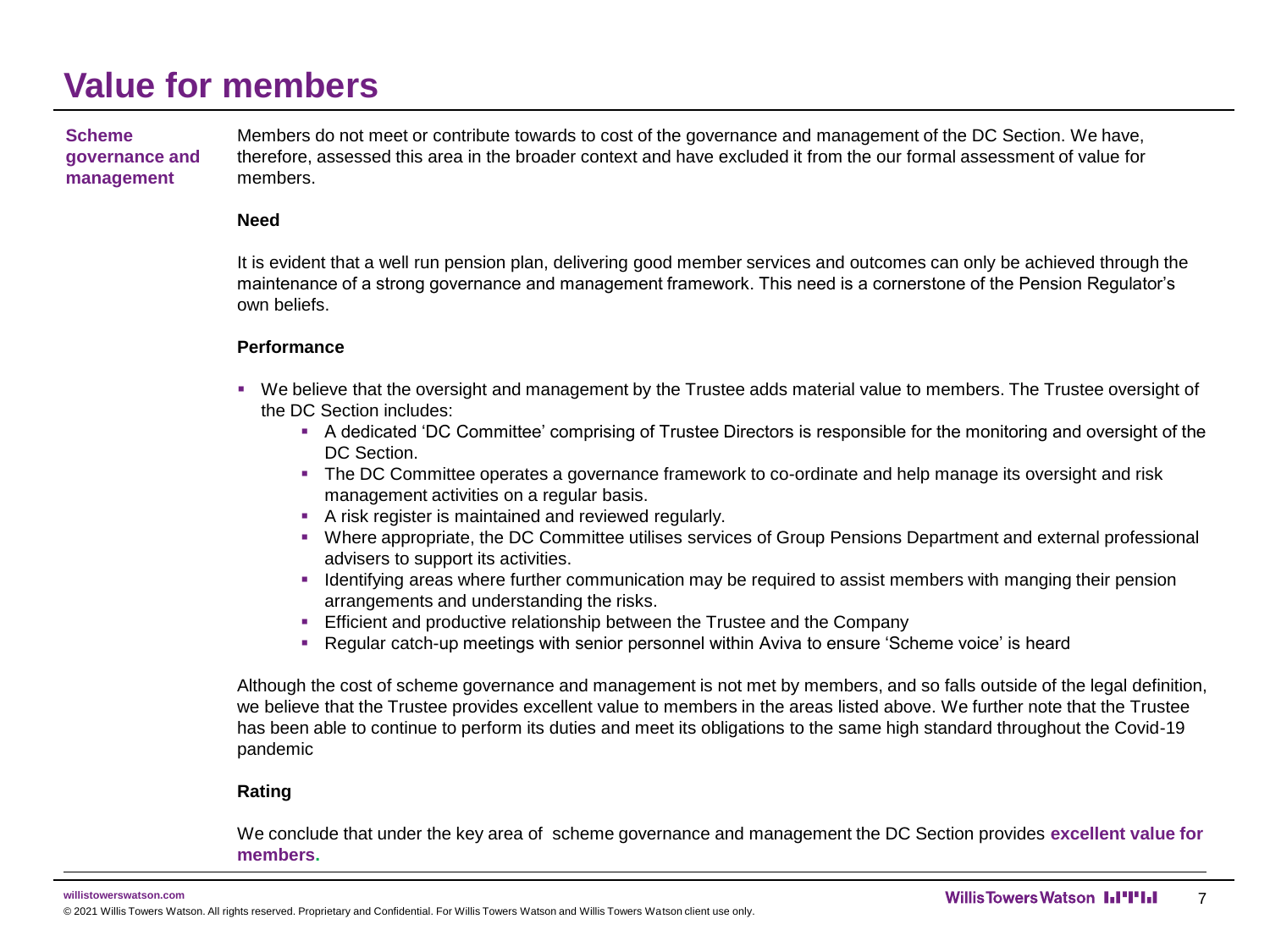**Administration** The DC Section is a bundled trust based pension arrangement with administration services provided by Aviva. All administration costs are met by the members via the TERs on funds in which they invest.

#### **Need**

Members have a need for accurate and up-to-date information on their fund value and investment performance. Members also have a need for prompt and accurate processing of tasks such as fund switches, retirement quotations and contribution investments. Given this tends to be the area where most complaints are raised across the industry, the need for high quality administration is evident.

### **Performance**

Aviva generally provides a good quality service to members. Performance remained stable during the last year, with Aviva processing on average 88% of tasks within SLA, which demonstrates Aviva's continuing resilience to the potential adverse impacts of Covid-19. Aviva was also able to restructure at short notice to remote working and this is now well established with suitable network capacity and additional business communications such as MS Teams which is proven and effective.

Aviva has also continued to develop its 'Service transformation programme' which is designed to give members a better overall experience in relation to any interactions with Aviva. The digital transformation from member-site to My Workplace is due to launch later this year. Aviva will continue to provide regular updates to the Babcock Group Pensions Team regarding the new features. A user group is being established to test the new website and provide feedback ahead of the launch date and the DC Committee are included, in addition to the Babcock Pensions team.

The 'my Aviva' App continues to benefit from development and is rich in functionality..

### **Rating**

We therefore believe that the overall value offered by the DC Section under the key area of administration offers **good value for members.**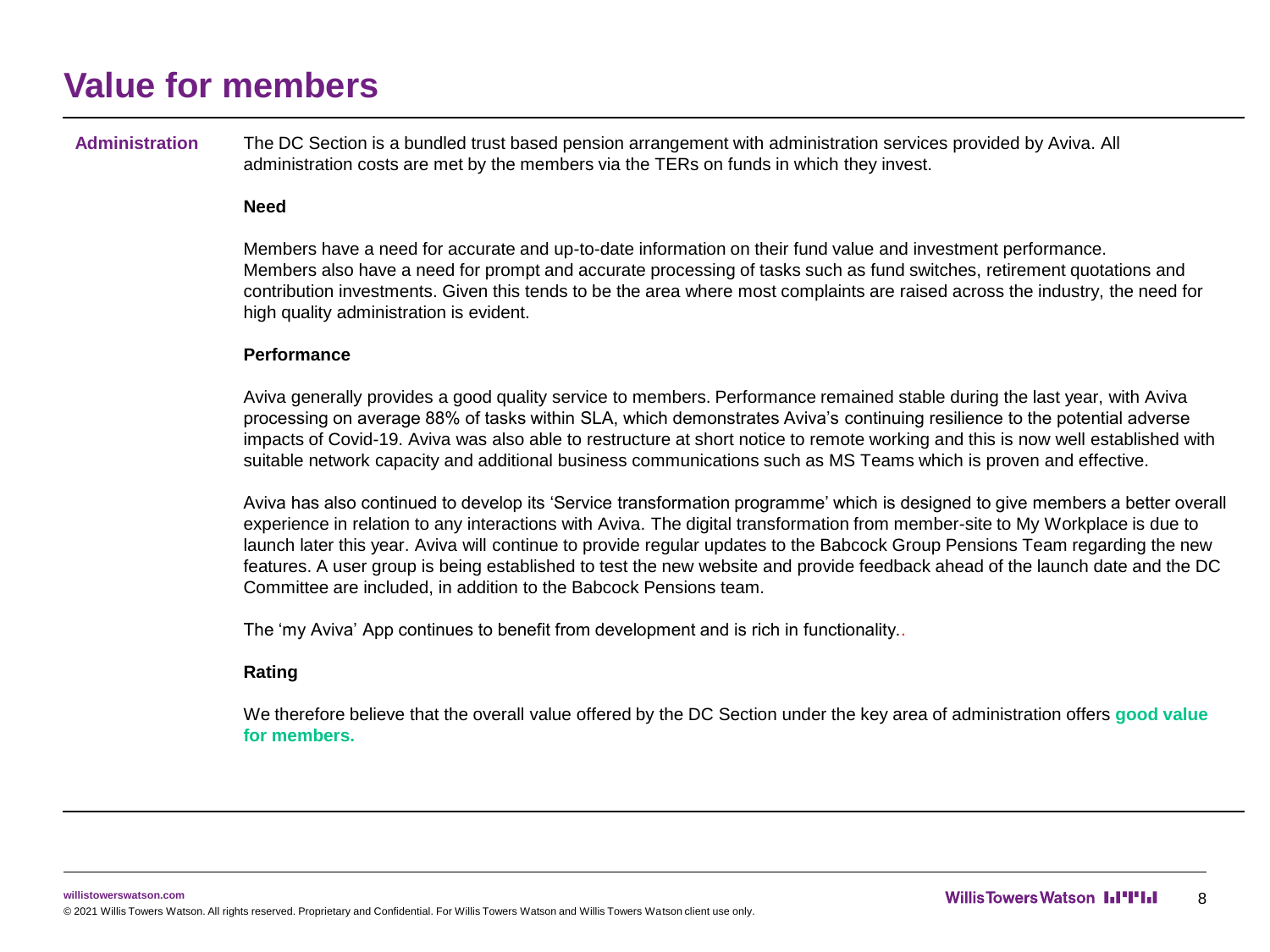Investment Investment costs are met by members via the Annual Management Charge (AMC). As previously identified, the charges under the DC Section are competitive.

#### **Need**

Around **97%** of the DC Section's membership assets are invested in the default option demonstrating that there is a need for a well designed and governed default investment strategy.

#### **Performance**

The Trustee undertook a triennial investment strategy review in February 2019 and an annual strategy review in 2021 which focused on the appropriateness of the current default strategy based on member demographics and member retirement behaviour. The Trustee believes that the current investment strategy still continues to meet the needs of most members.

The review also considered the range of alternative investment choices and again concluded that the current range is appropriate.

The review also reviewed the Scheme's underlying manager's approach to ESG factors and as such the Trustee considered whether to enhance its ESG focus within the available fund range, given the high focus from regulators on this issue. The Trustee agreed to pursue the addition of an ESG/Climate change focussed fund to the self select fund range and work commenced on this during the 2020/21 Scheme year and is expected to conclude during the 2021/22 Scheme year.

The Trustee and their investment adviser undertakes regular monitoring of the DC Section's investment fund performance on a net fee basis, that includes the default lifestyle strategy and the self-select fund range. This monitoring takes place on a quarterly basis with the results presented at each DC Committee meeting. As the majority of funds are passively managed the focus is on ensuring that the funds are performing in line with their underling indices (benchmarks) – which they are.

The Trustee also undertook a Security of Assets assessment in 2021 which showed the Scheme's position was consistent with that of its peers and that it was a low risk area given Aviva's financial strength and the regulatory regime, but should be kept under consideration.

#### **Rating**

We therefore believe that the overall value offered by the DC Section under the key area of investment is **good value for members.**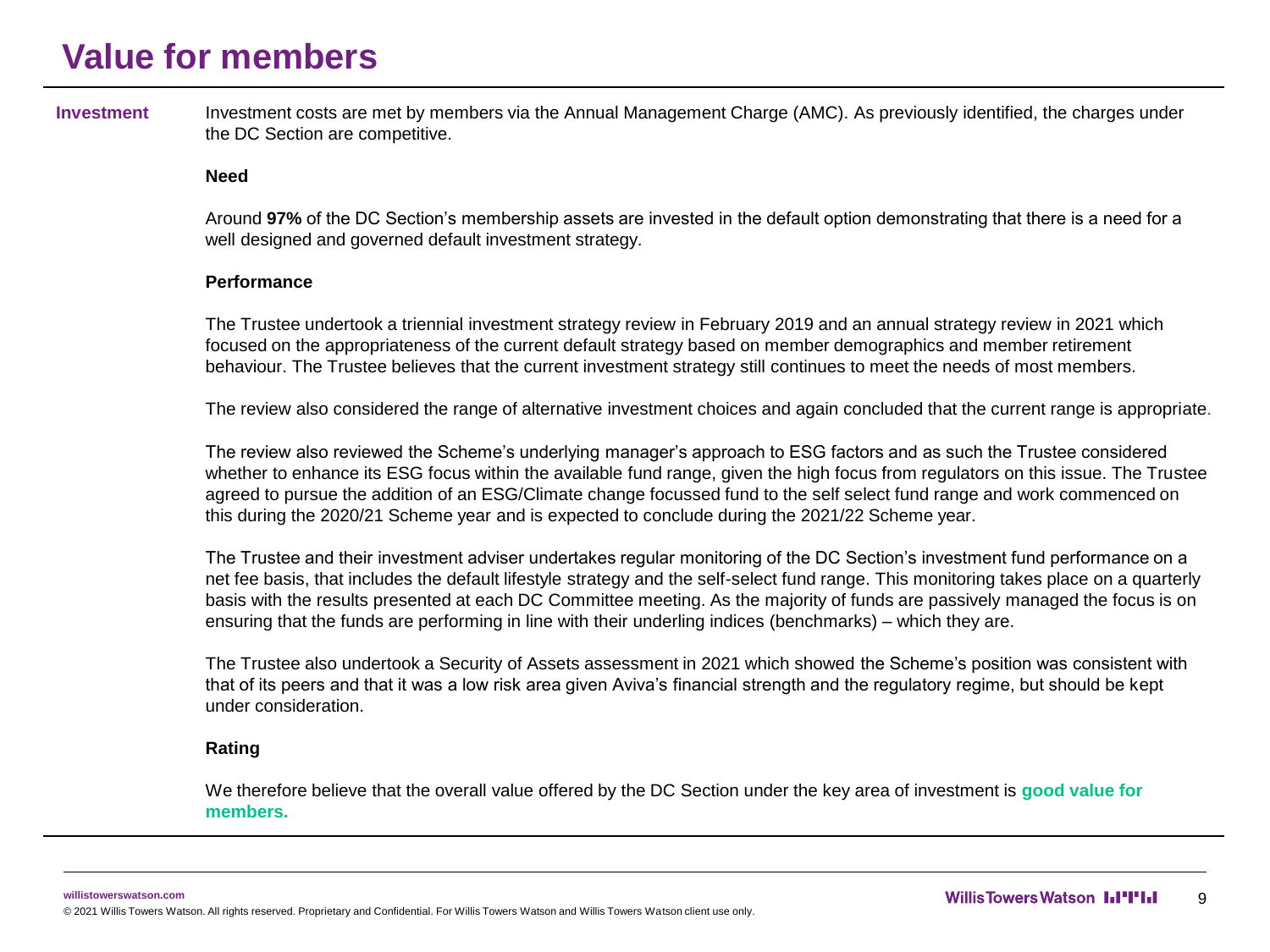**Communications** The DC Section provides a number of bespoke communications to members some of which are provided by Aviva and others which have been developed by the Trustee with their communications consultant. The cost of these communications is met by a combination of the Company and by the members via the annual management charge.

#### **Need**

Good communication is important as it enables members to develop a greater understanding of their Scheme and the options available – which should lead to improved outcomes.

#### **Performance**

The DC Section provides a number of services which enable members to access information about their DC accounts. The key areas include:

- Member booklet and investment guides
- A bespoke pension website (OneDay... which includes financial education videos)
- Annual newsletter & Eforms
- Dedicated member helpline
- Online access to their accounts and online modelling tool
- Access to a whole of market annuity broking service
- Occasional on-site face to face sessions provided by Aviva personnel

The communication materials provided by Aviva have improved in recent years and are now well-rated by the Trustee's professional advisers. In addition the Trustee has augmented the Aviva communications with its own dedicated website OneDay to enhance the member experience.

### **Rating**

We therefore believe that the overall value offered by the DC Section under the key area of communication is **good value for members.** However, in the broader sense, the Scheme provides **excellent value for members** as a result of the development of OneDay.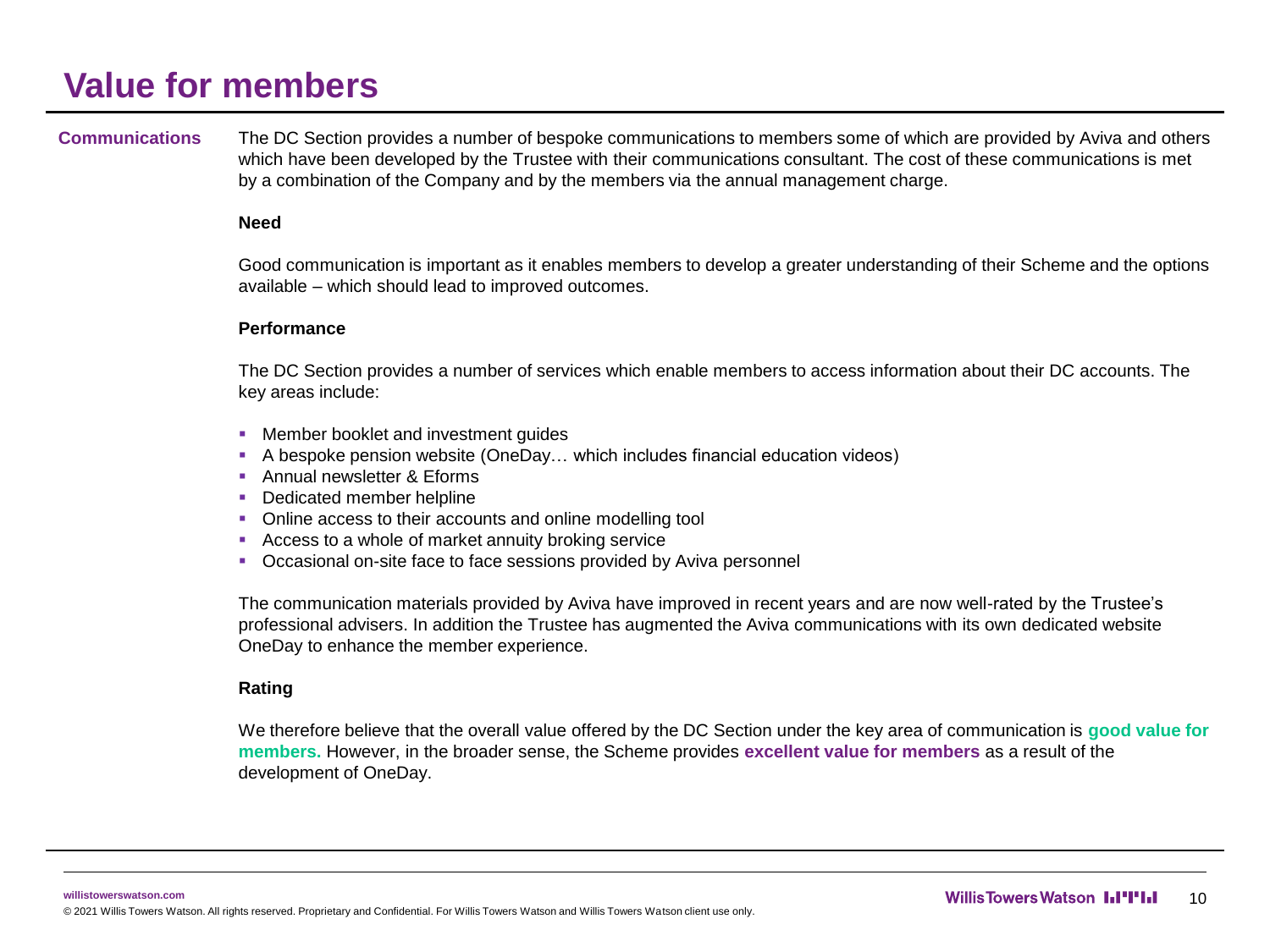# **Conclusion and next steps**

| The Trustee, with assistance from its advisers, has considered the services and features of the DC<br>Section that influence value. The need for each service has been considered as well as the performance<br>of the service to meet this need.                                                                                                                                                                                                                           |
|-----------------------------------------------------------------------------------------------------------------------------------------------------------------------------------------------------------------------------------------------------------------------------------------------------------------------------------------------------------------------------------------------------------------------------------------------------------------------------|
| Based on this assessment of the DC Section, we believe that combined value provided to members by<br>the Scheme in the various areas of governance and management, administration, investment and<br>communication services and features is good to excellent when compared with the overall level of<br>charges met by members. The DC Section provides high quality and appropriate services to meet the<br>needs of the DC Section membership that have been identified. |
| The Trustee is required to publish it's Chair's Statement for the 2020/21 Scheme year. The output of this<br>report should be referenced in the Chair's Statement.                                                                                                                                                                                                                                                                                                          |
| We do not believe there are any actions the Trustee need to take to address areas of poor value. The<br>Trustee should continue to monitor value for members as part of its standard governance processes.                                                                                                                                                                                                                                                                  |
|                                                                                                                                                                                                                                                                                                                                                                                                                                                                             |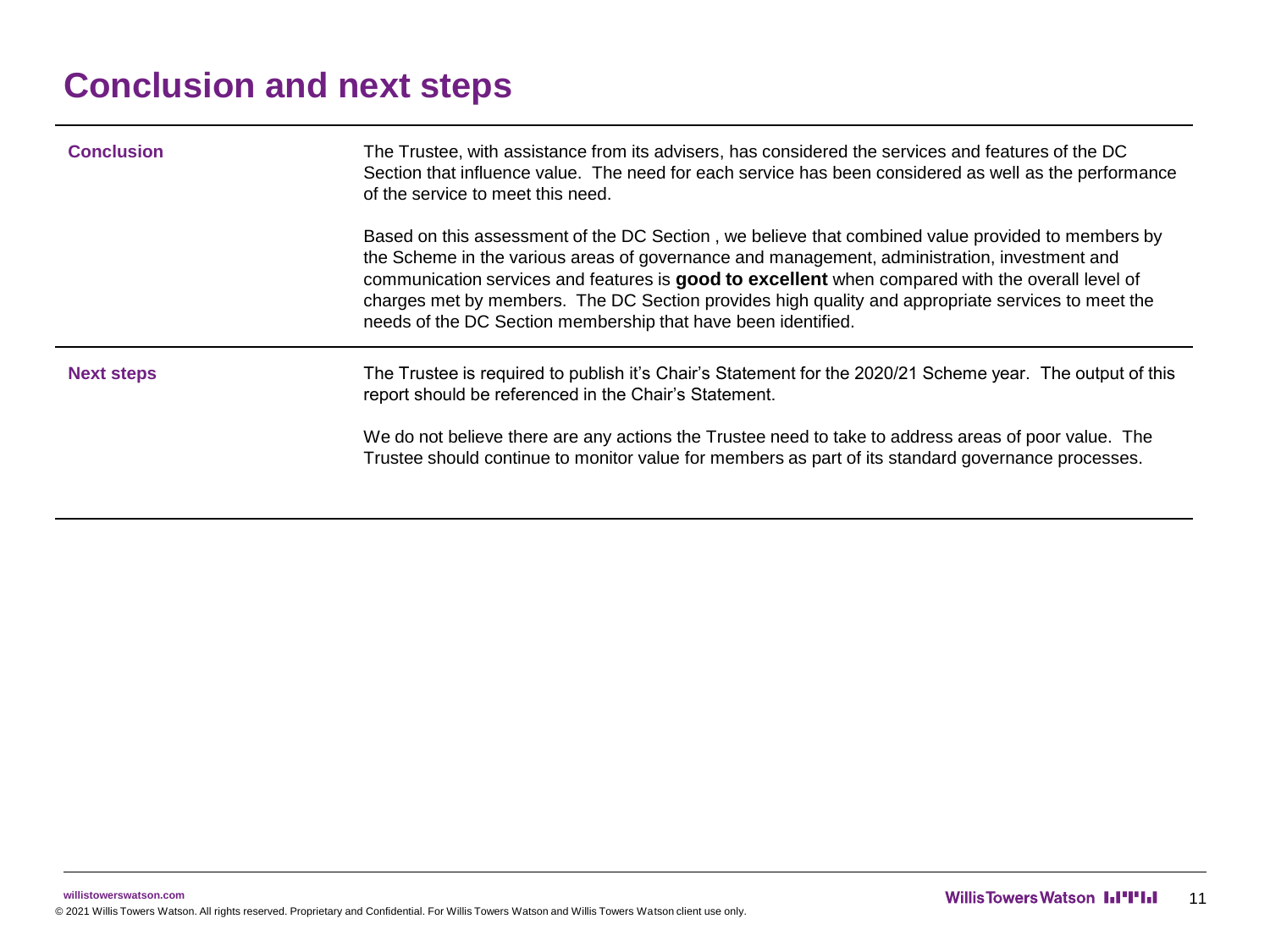### **Appendices – Scheme charges and fee benchmarking**

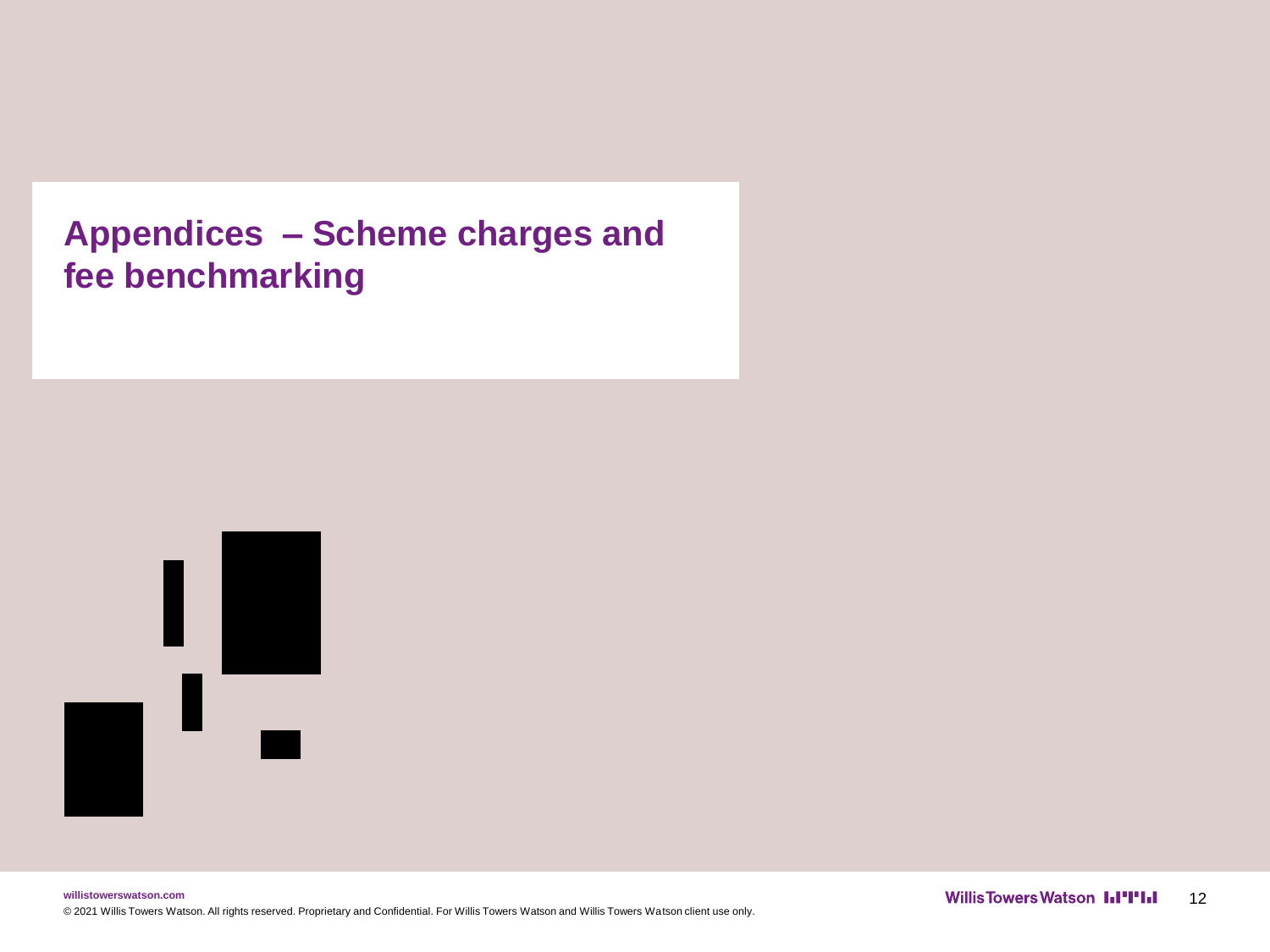## **Value for members – Charges and transaction costs for 2020/2021**

| <b>Fund Name</b>                     | <b>Total expense ratio</b> | <b>Total transaction costs</b> |
|--------------------------------------|----------------------------|--------------------------------|
| AV Global Equity (BIGPS)             | $0.24\%$ pa                | 0.0895%                        |
| AV Diversified Growth (BIGPS)        | $0.37%$ pa                 | 0.00%                          |
| AV Emerging Market Equity (BIGPS)    | $0.45%$ pa                 | 0.0246%                        |
| AV Target Level Annuity (BIGPS)      | $0.29%$ pa                 | 0.0370%                        |
| AV Target Increasing Annuity (BIGPS) | $0.21%$ pa                 | 0.0311%                        |
| AV Stewardship                       | $0.27%$ pa                 | 0.0786%                        |
| AV Money Market (BIGPS)              | $0.21%$ pa                 | 0.0144%                        |
| AV HSBC Islamic Global Equity        | $0.51%$ pa                 | 0.0248%                        |

Source: Aviva. TERs can change from time to time.